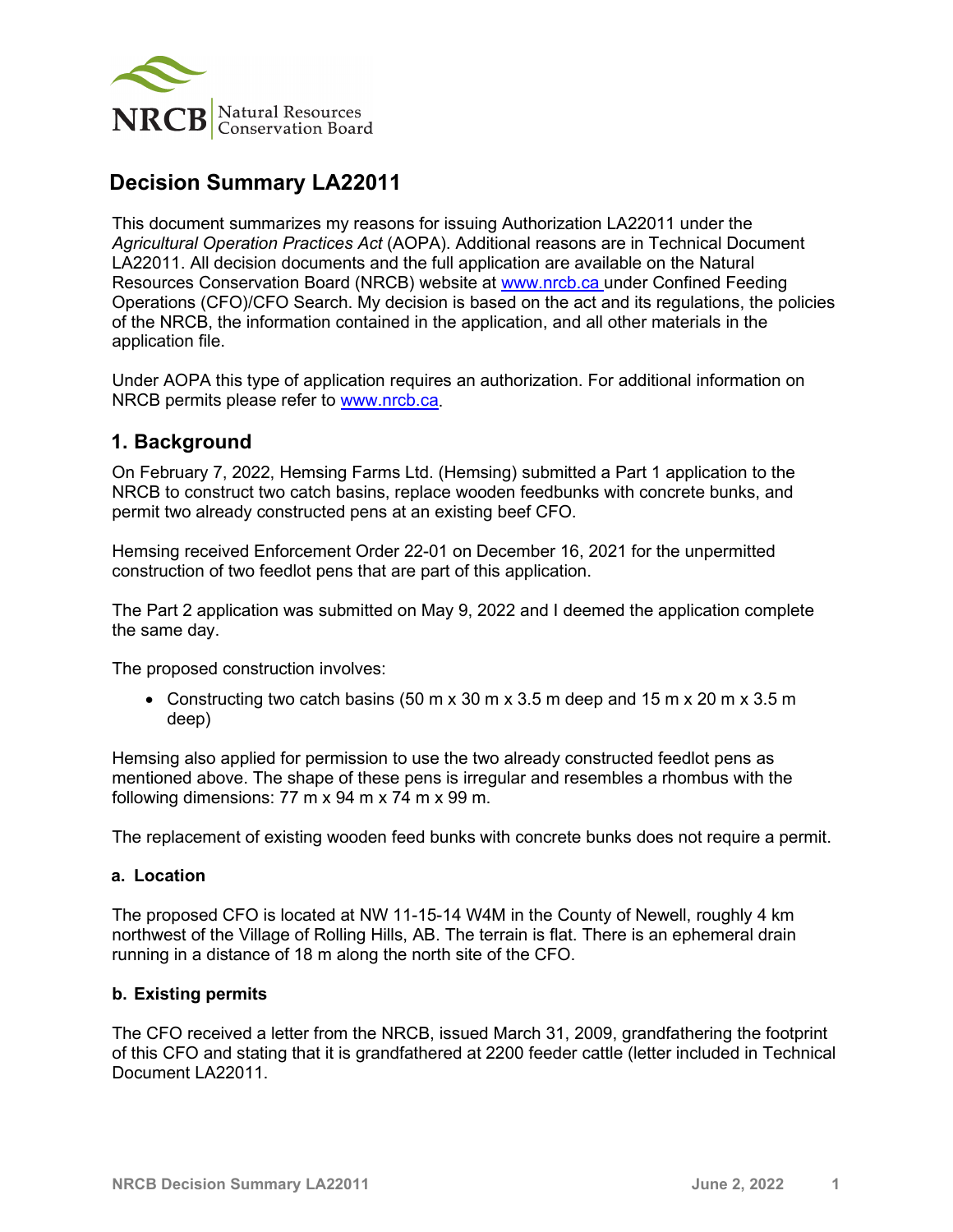### **2. Notices to affected parties**

Under section 21 of AOPA, the NRCB notifies all parties that are "affected" by an authorization application. Section 5 of AOPA's Part 2 Matters Regulation defines "affected parties" as:

- the municipality where the CFO is located or is to be located
- in the case where part of a CFO is located, or is to be located, within 100 m of a bank of a river, stream or canal, a municipality entitled to divert water from that body within 10 miles downstream

A copy of the application was sent to the County of Newell, which is the municipality where the CFO is located.

The CFO is not located within 100 m of a bank of a river, stream or canal.

### **3. Notice to other persons or organizations**

Under NRCB policy, the NRCB may also notify persons and organizations the approval officer considers appropriate. This includes sending applications to referral agencies which have a potential regulatory interest under their respective legislation.

Referral letters and a copy of the complete application were emailed to Alberta Health Services (AHS), Alberta Environment and Parks (AEP), Alberta Transportation, and the Eastern Irrigation District.

I also sent a copy of the application to Tirol Gas Co-op Ltd. and Torxen Energy Ltd.

The NRCB received a response from Leah Olson, a development/planning technologist with Alberta Transportation. In her response, Ms. Olson stated that a development permit from her department is not required but continued to state that the subject property is within the control lines and would benefit from a development permit. This response was forwarded to Hemsing for his information and action. No other responses were received.

### **4. Municipal Development Plan (MDP) consistency**

I have determined that the proposed construction is consistent with the land use provisions of the County of Newell's municipal development plan. (See Appendix A for a more detailed discussion of the county's planning requirements.)

### **5. AOPA requirements**

With respect to the technical requirements set out in the regulations, the proposed construction:

- Meets the required AOPA setbacks from all nearby residences (AOPA setbacks are known as the "minimum distance separation" requirements, or MDS)
- Meets the required AOPA setbacks from water wells, springs, and common bodies of water
- Has sufficient means to control surface runoff of manure
- Meets AOPA groundwater protection requirements for the design of protective layers of manure storage facilities and manure collection areas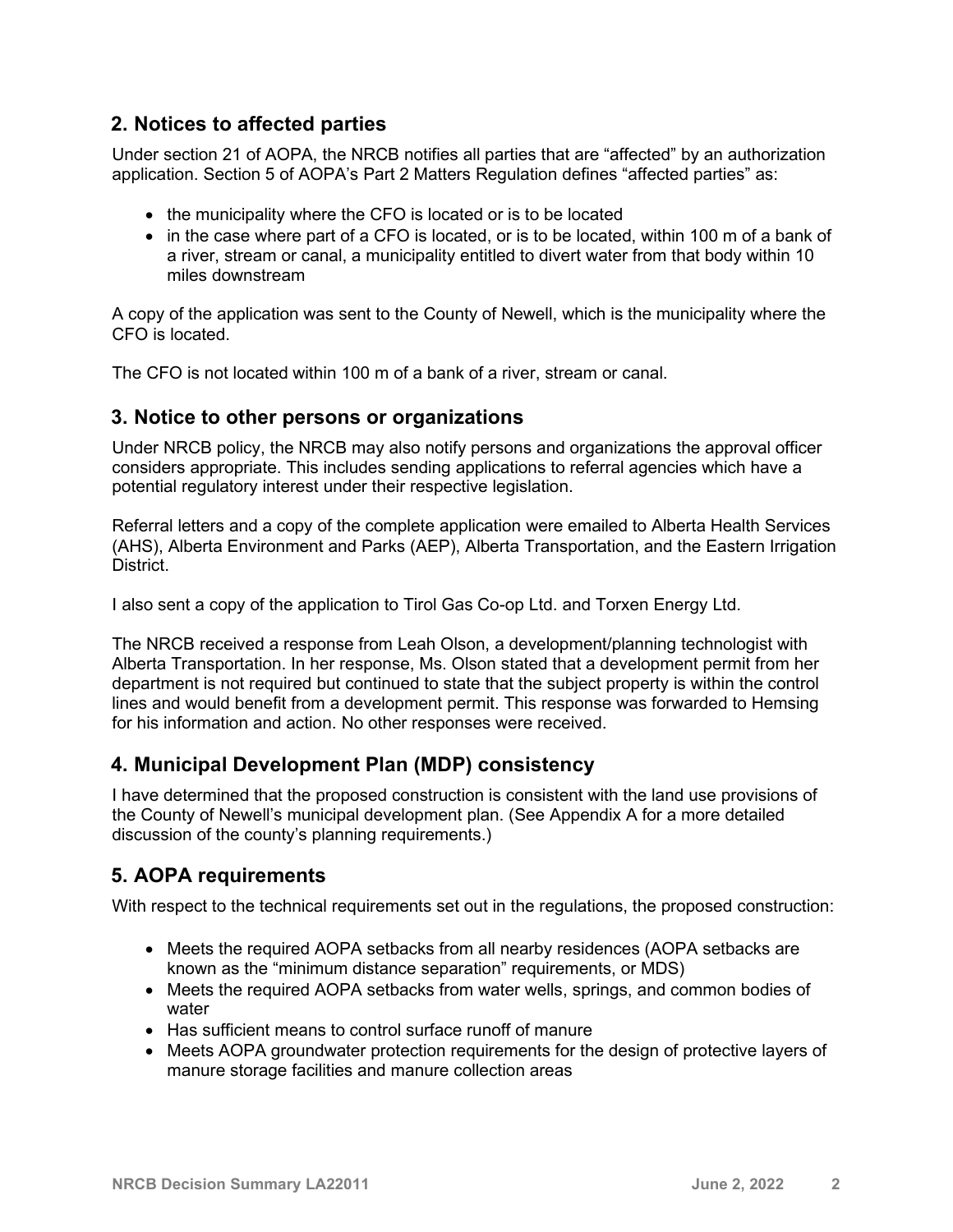## **6. Responses from municipality**

Directly affected parties are entitled to a reasonable opportunity to provide evidence and written submissions relevant to the application and are entitled to request an NRCB Board review of the approval officer's decision. Not all affected parties are "directly affected" under AOPA.

Municipalities that are affected parties are identified by the act as "directly affected." The County of Newell is an affected party (and directly affected) because the proposed facilities are located within its boundaries.

Ms. Maria Jackson, a development officer with the County of Newell, provided a written response on behalf of the County of Newell. Ms. Jackson stated that the application is consistent with the land use provisions of the County of Newell's municipal development plan. The application's consistency with the County of Newell's municipal development plan is addressed in Appendix A, attached.

Ms. Jackson also listed the setbacks required by the County of Newell's land use bylaw (LUB) and noted that the application meets these setbacks.

## **7. Environmental risk of facilities**

As part of my review of this application, I assessed the risk to the environment posed by the CFO's existing manure storage facilities and manure collection areas. I used the NRCB's environmental risk screening tool (ERST) to assist in my assessment of risk to surface water and groundwater (see NRCB Operational Policy 2016-7: Approvals, part 8.13). The tool provides for a numeric scoring of risks, which can fall within a low, moderate, or high risk range. (A complete description of this tool is available under CFO/Groundwater and Surface Water Protection on the NRCB website at [www.nrcb.ca.](http://www.nrcb.ca/))

The assessment found that the existing feedlot pens pose a low potential risk to groundwater and surface water. This is also valid for the already constructed, by not yet permitted, feedlot pens and the two proposed catch basins.

### **8. Terms and conditions**

Authorization LA22011 permits the construction of the two catch basins and the use of the two already constructed but not yet permitted feedlot pens.

Authorization LA22011 contains terms that the NRCB generally includes in all AOPA authorizations, including terms stating that the applicant must follow AOPA requirements and must adhere to the project descriptions in their application and accompanying materials.

In addition to the terms described above, Authorization LA22011 includes conditions that generally address the construction deadline, document submission and construction inspection. For an explanation of the reasons for these conditions, see Appendix B.

### **9. Conclusion**

Authorization LA22011 is issued for the reasons provided above, in the attached appendices, and in Technical Document LA22011.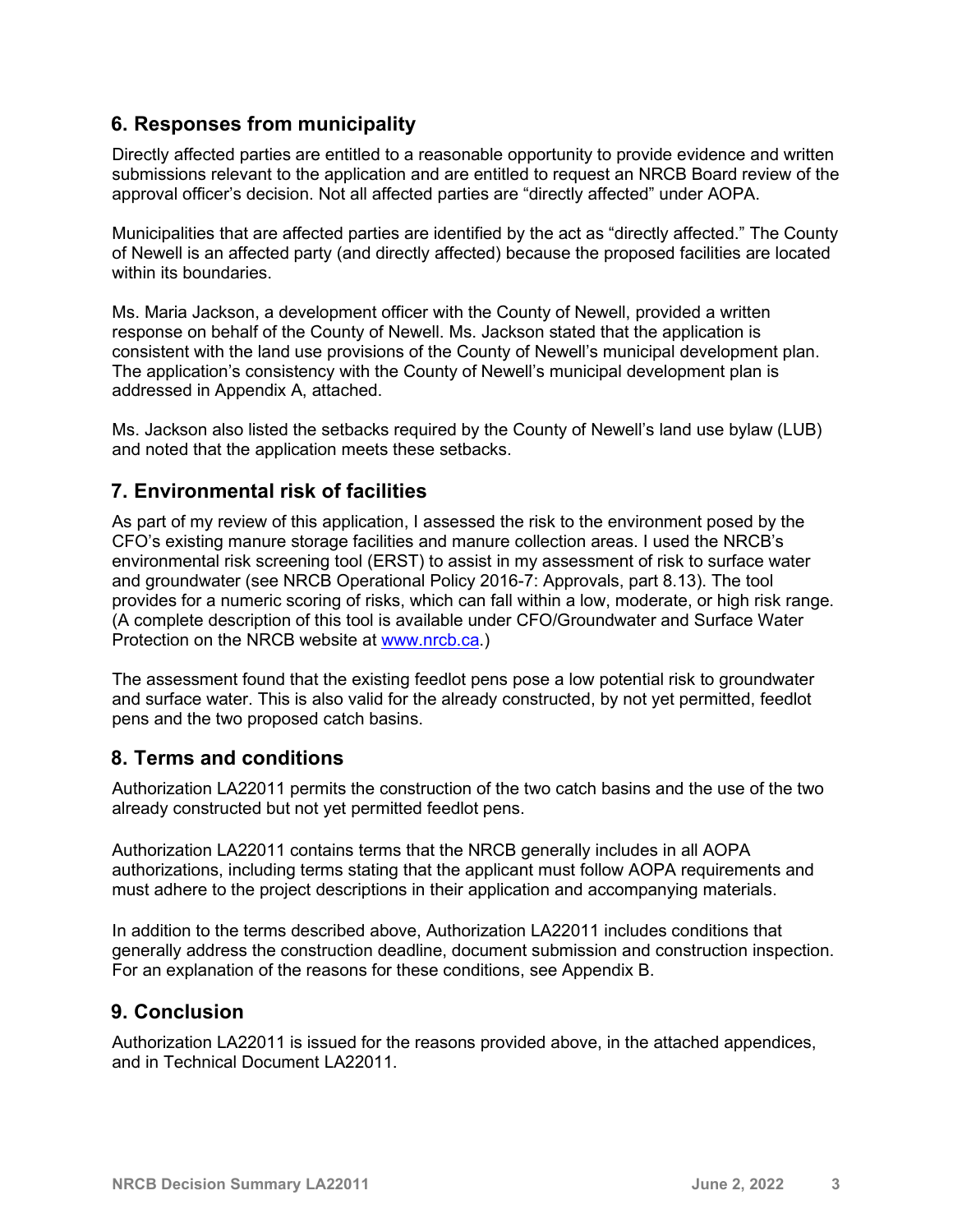Authorization LA22011 must be read in conjunction with Hemsing's deemed approval.

June 2, 2022

(Original signed) Carina Weisbach Approval Officer

# **Appendices:**

- A. Consistency with the municipal development plan
- B. Explanation of conditions in Authorization LA22011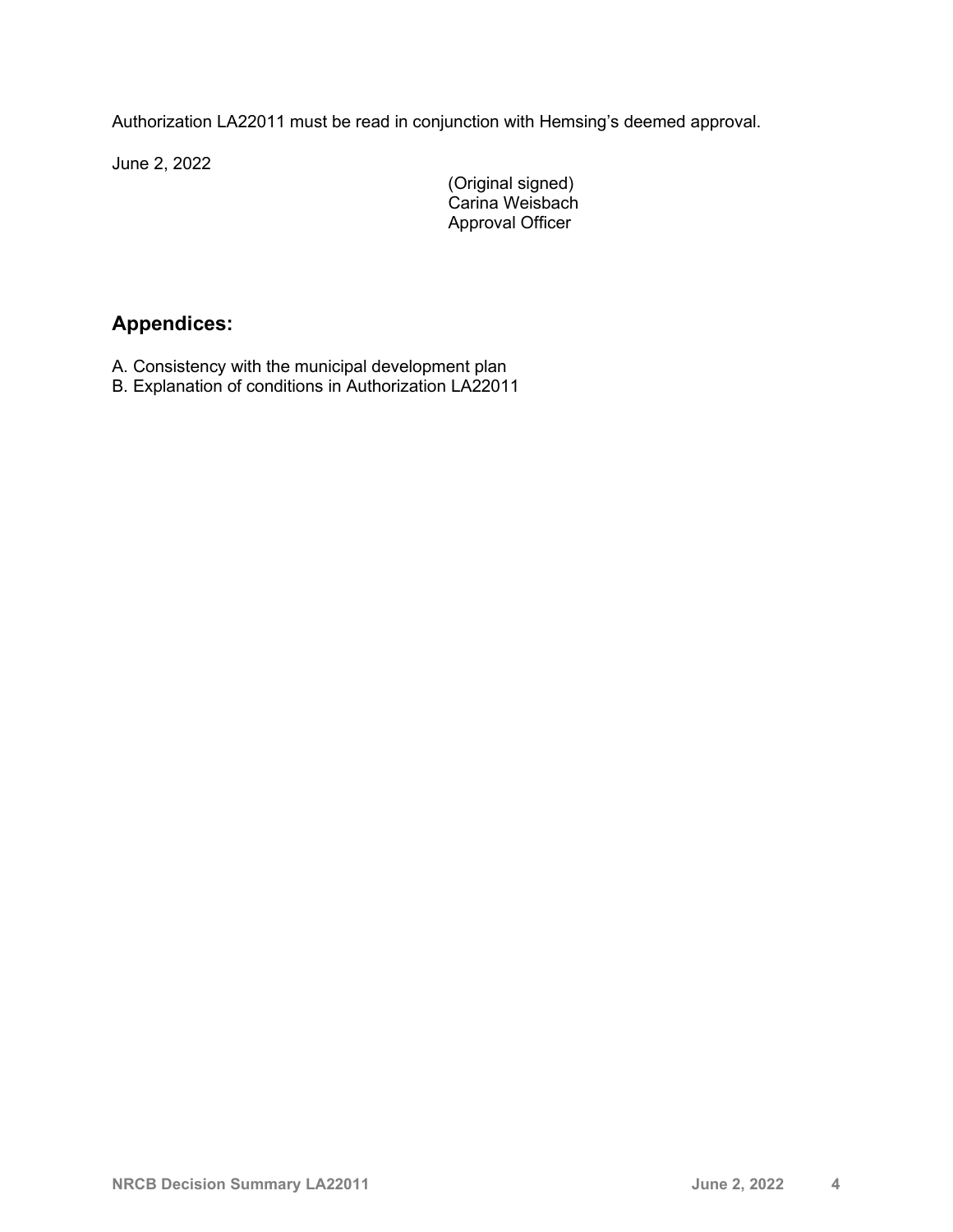## **APPENDIX A: Consistency with the municipal development plan**

Under section 22 of AOPA, an approval officer may only approve an application for an authorization or amendment of an authorization if the approval officer holds the opinion that the application is consistent with the "land use provisions" of the applicable municipal development plan (MDP).

This does not mean consistency with the entire MDP. In general, "land use provisions" cover MDP policies that provide generic directions about the acceptability of various land uses in specific areas.

Conversely, "land use provisions" do not call for discretionary judgements relating to the acceptability of a given confined feeding operation (CFO) development. Similarly, section 22(2.1) of the act precludes approval officers from considering MDP provisions "respecting tests or conditions related to the construction of or the site" of a CFO or manure storage facility, or regarding the land application of manure. (These types of MDP provisions are commonly referred to as MDP "tests or conditions."). "Land use provisions" also do not impose procedural requirements on the NRCB. (See NRCB Operational Policy 2016-7: Approvals, part 8.2.5.)

Hemsing's CFO is located in the County of Newell and is therefore subject to that county's MDP. The County of Newell adopted the latest revision to this plan in February 2013, under Bylaw # 1705-10, consolidated to Bylaw 1761-13.

The MDP policies relating to CFOs are in part 7.

Section 7.1 states that the County "shall restrict the development of CFOs within the established urban fringe areas …"

Hemsing's CFO is not located in any of the urban fringe areas designated in the MDP, so the proposal is consistent with this policy.

Section 7.2 states that the NRCB "should also consider" the following:

- Proximity to water bodies to minimize negative impact on drinking water supplies;
- The "cumulative effect of a new approval" on any area new other CFOs;
- Environmentally sensitive areas as shown on the report "environmentally Significant Areas of the County of Newell (1991)";
- Giving notice to adjacent landowners even in case of application for authorizations.

Hemsing's CFO is not close to a common body of water.

The second of these four items does not apply because this permit is to add two pens and two catch basins at an existing CFO with no increase in livestock numbers. It is therefore not a "new approval". In addition, this provision is likely not a land use provision as it calls for site-specific discretionary judgements (viewed cumulatively with other existing CFOs), so it is not relevant to my MDP consistency determination. (See Operational Policy 2016-7: Approvals, part 8.2.5.)

As for the third item, the CFO is not located in an environmentally significant area as listed in the report and is therefore consistent with this policy.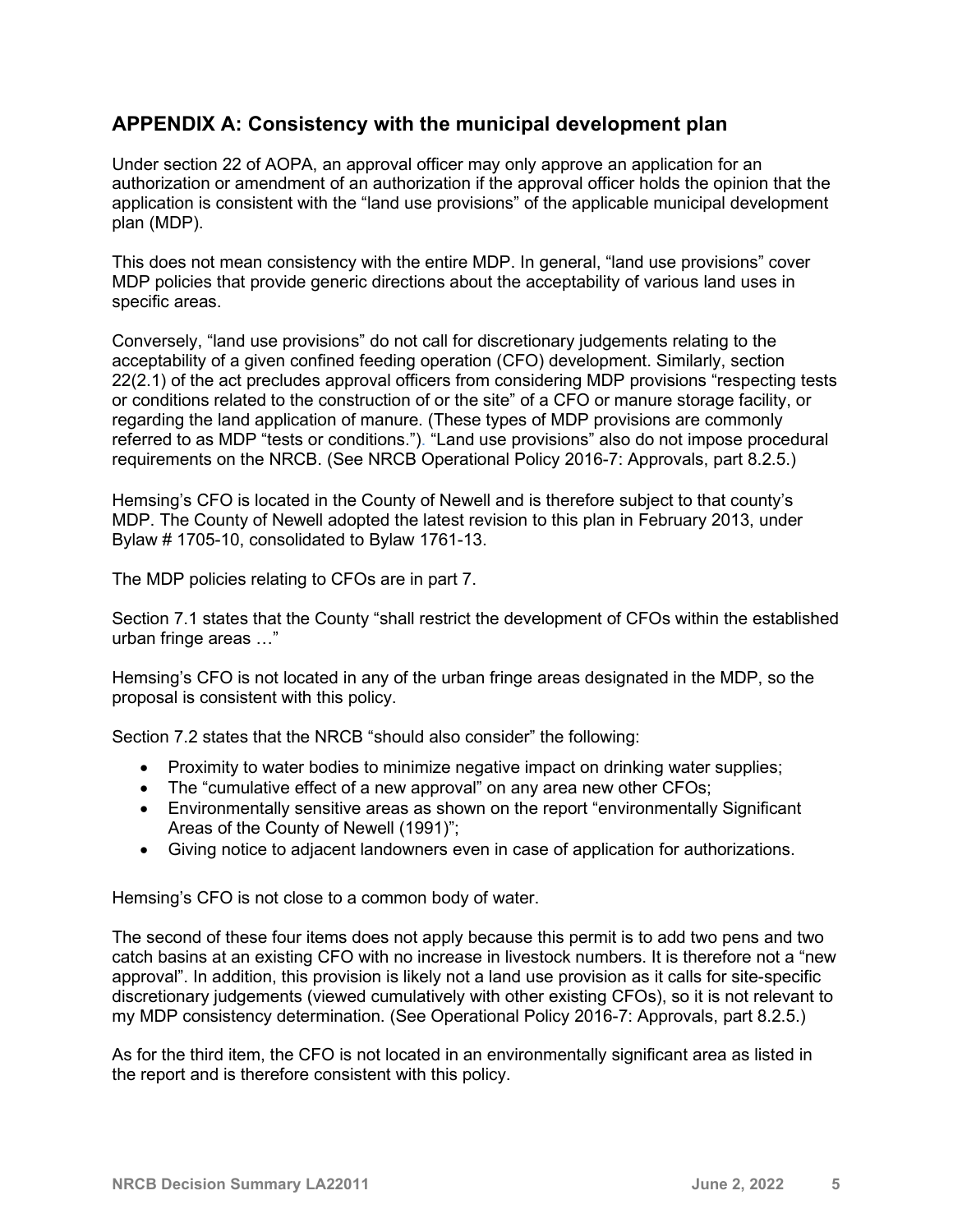As for the fourth item in section 7.2, this item is likely not a land use provision because of its focus on process and therefore does not need to be considered in my MDP consistency determination. As explained above, the NRCB did notify the County of Newell, and several referral agencies, as well as two companies that own right of ways on this quarter section. The notification requirements under AOPA have been met.

Section 7.3 of the MDP states that the county "may use the MDS method to establish separation distances between proposed developments and CFOs." This policy appears to refer to the "minimum distance separation" (MDS) requirements under AOPA. However, in several review decisions, the NRCB's board members have made it clear that approval officers should not consider MDP provisions that rely on or change the MDS formulas or MDS requirements under AOPA. That said, the county may still rely on this policy to set appropriate setbacks from proposed residential or other developments that the county regulates, from Hemsing's CFO.

Section 7.4 of the MDP states that the county "will impose a CFO exclusion zone" around the City of Brooks shown on the map in Appendix C. The applicant's CFO is not located in the designated CFO exclusion area, so the application is consistent with this part of the plan.

Finally, section 7.5 of the MDP states that, as a "general guideline". The county will use an 800 meter development setback from all reservoirs. However, this setback can be adjusted on a case-by-case basis depending on topography and other factors. The proposed catch basin and already constructed feedlot pens meet this suggested setback of 800 meters to a reservoir and are therefore consistent with this policy.

For this reason, I conclude that the application is consistent with the land use provisions of County of Newell's MDP.

Following the NRCB Operational Policy 2016-7: Approvals, part 8.2.3, I also considered the County of Newell's Land Use Bylaw # 1892-17 (consolidated to bylaw #1943-19 – April 2019). Under that bylaw, the subject land is currently zoned Agriculture. Although the land use bylaw does not explicitly mention CFOs (or intensive livestock operations) I would categorize it under 'Agricultural operation' which is a permitted use of land under that land zoning.